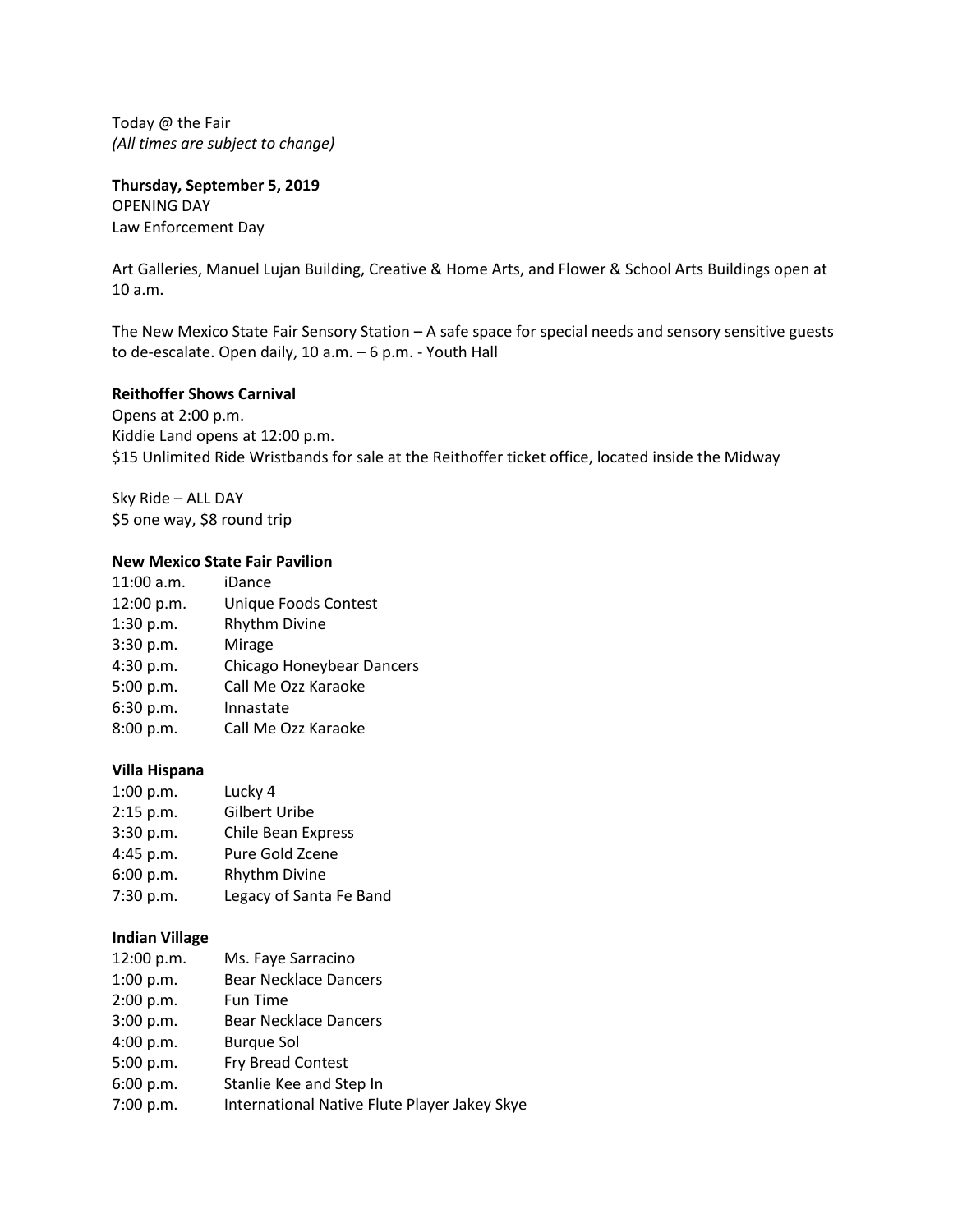8:00 p.m. Totonac Pole Flyers

### **African American Pavilion**

5:00 p.m. Dance Divas Glynn D. Davis & Friends 7:30 p.m. WamBa Band

## **Creative Arts Building**

| $10:00$ a.m. | Leathercraft                         |
|--------------|--------------------------------------|
| 10:00 a.m.   | Woodturners                          |
| 10:00 a.m.   | Woodworkers                          |
| 10:30 a.m.   | Chef Ray Duey                        |
| $11:00$ a.m. | <b>Opening Day Sewing Contest</b>    |
| 2:00 p.m.    | <b>Opening Day Sewing Style Show</b> |

# **Creative Arts Lot**

| $11:45$ a.m. | <b>Canine Stars</b> |
|--------------|---------------------|
| 3:30 p.m.    | <b>Canine Stars</b> |

# **Flower Building**

1:30 p.m. Master Gardeners

## **Dairy Barn**

| $11:45$ a.m. | <b>Great American Pig Races</b> |
|--------------|---------------------------------|
| $1:30$ p.m.  | <b>Great American Pig Races</b> |
| 4:00 p.m.    | <b>Great American Pig Races</b> |
| 6:00 p.m.    | <b>Great American Pig Races</b> |

#### **Indoor Horse Arena**

| 9:00 a.m. | <b>Western Dressage</b> |
|-----------|-------------------------|
|-----------|-------------------------|

# **Youth Hall**

| $10:15$ a.m. | <b>Great American Duck Races</b> |
|--------------|----------------------------------|
| 1:00 p.m.    | <b>Great American Duck Races</b> |
| 3:00 p.m.    | <b>Great American Duck Races</b> |
| 5:00 p.m.    | <b>Great American Duck Races</b> |

#### **Box Car Lawn**

10:00 a.m. ALL DAY Play with Giants

# **Kiddie Lot – Southwest corner of Main St. & Heritage Ave.**

| $11:15$ a.m. | Sea Lion Splash |
|--------------|-----------------|
| 2:15 p.m.    | Sea Lion Splash |
| 7:00 p.m.    | Sea Lion Splash |

# **The Farm**

| 9:30 a.m. | State Fair Ambassadogs |
|-----------|------------------------|
| 5:00 p.m. | State Fair Ambassadogs |